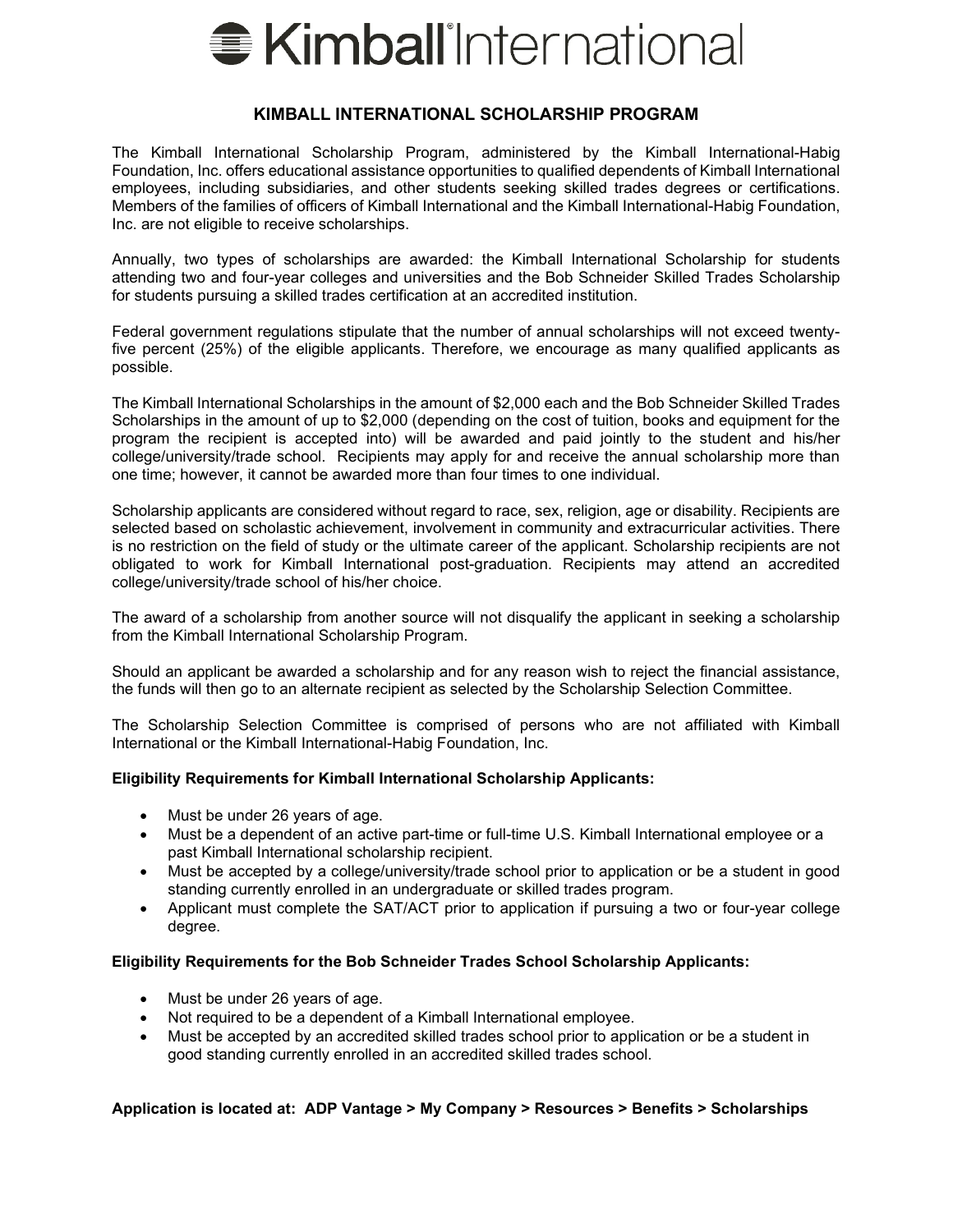## **KIMBALL INTERNATIONAL SCHOLARSHIP PROGRAM APPLICATION INSTRUCTIONS**

The Application form and required documentation must be submitted in its entirety and RECEIVED no later than April 8, 2022, at Midnight, to qualify for consideration of the scholarship award:

### **All Applicants must submit the following:**

- Scholarship Application signed by all parties
- Applicant Letter
- Applicant Extracurricular Activities in School or Community
- Applicant's Honors, Awards and Achievements
- Applicant's Volunteerism, Leadership and Work History
- Current Grade Transcript (does not have to be an official copy)

## **High School Seniors ONLY shall provide additional documentation:**

- Academic Verification Form completed and signed by school official. It is your responsibility to obtain completed form and submit it.
- Acceptance Letter from college/university/trade school

Attached to these Instructions:

- 1) Scholarship Application
- 2) Applicant Letter
- 3) Applicant Extracurricular Activities in School or Community
- 4) Applicant's Honors, Awards and Achievements
- 5) Applicant's Volunteerism, Leadership and Work History
- *6)* Academic Verification Form

*It is the responsibility of the applicant to ensure that all documents are received in proper form and by deadline of APRIL 8, 2022, at Midnight.* 

Please submit the application and any attachments as **one PDF** by email to Michelle Galloway at [michelle.galloway@kimballinternational.com.](mailto:michelle.galloway@kimballinternational.com)

If unable to submit electronically, you may mail to Kimball International, Michelle Galloway, 1600 Royal Street, Jasper, IN 47546.

*By submitting this application, I grant permission to Kimball International to use any of my photograph(s) as provided in any presentation of any and all kind whatsoever and in any external communication channels, inclusive of social media. Images will be stored in a secure location and only authorized staff will have access to them. Images will be kept as long as relevant and then destroyed or archived.*

Inquiries may be sent to [michelle.galloway@kimballinternational.com](mailto:michelle.galloway@kimballinternational.com) or call (812) 482-8278.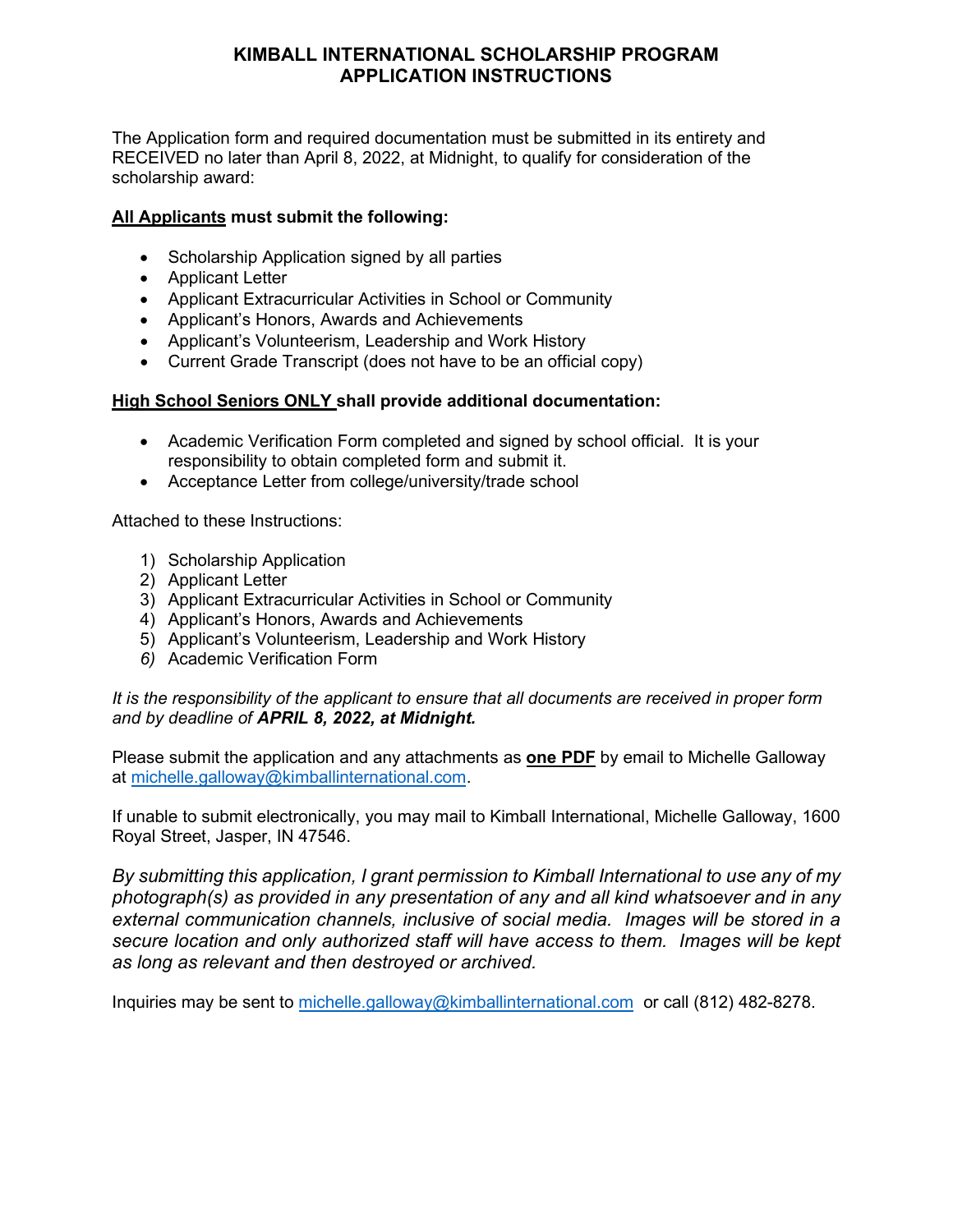

Kimball International – Habig Foundation 1600 Royal Street ● Jasper, IN 47546 (812) 482‐1600

## **SCHOLARSHIP APPLICATION**

Application Due April 8 2022

Select your post-secondary education:

Associate Degree  $\begin{array}{|c|c|c|c|c|}\n\hline\n\end{array}$  Bachelor Degree  $\begin{array}{|c|c|c|c|}\n\hline\n\end{array}$  Associate Certification

Name of College / University:

#### **APPLICANT**

| <b>Full Name</b>     |  |
|----------------------|--|
| Date of Birth        |  |
| <b>Mobile Number</b> |  |
| <b>Email Address</b> |  |
| <b>Home Address</b>  |  |

### **PARENT/GUARDIAN**

| $\mathbf{N}$<br>Name |  |
|----------------------|--|
| Home<br>Address      |  |

### **PARENT/GUARDIAN**

| ___<br>$\mathbf{A}$<br>Jame |  |
|-----------------------------|--|
| me<br>ress<br>Δ.Π<br>. .    |  |

#### **Applicant Signature/Date**

| - |  |
|---|--|
| - |  |

## **Parent/Guardian Signature/Date**

| Signature |  |
|-----------|--|
| Date      |  |
| Signature |  |
| Date      |  |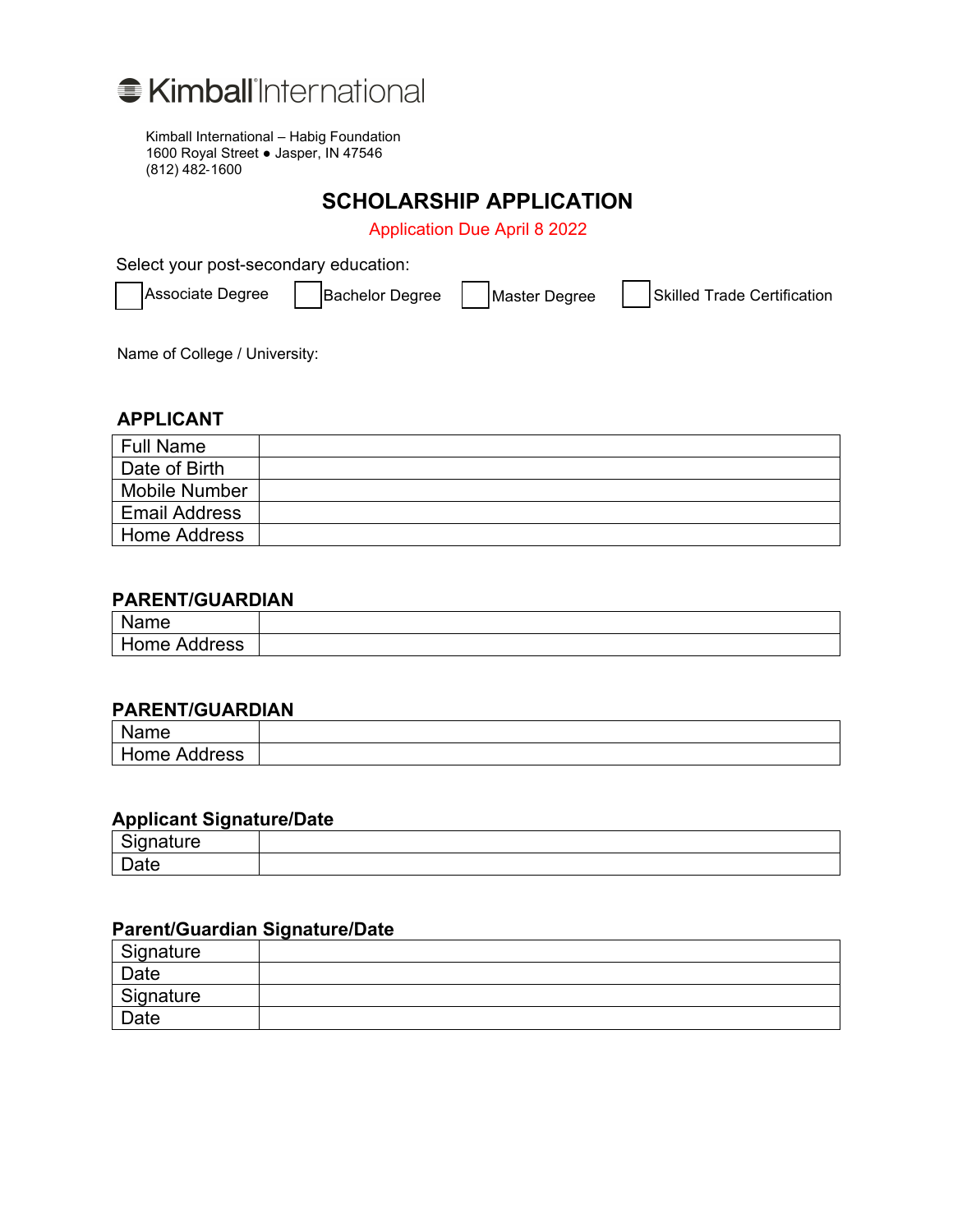# **APPLICANT'S LETTER**

Please state why you feel you should be considered for the Scholarship: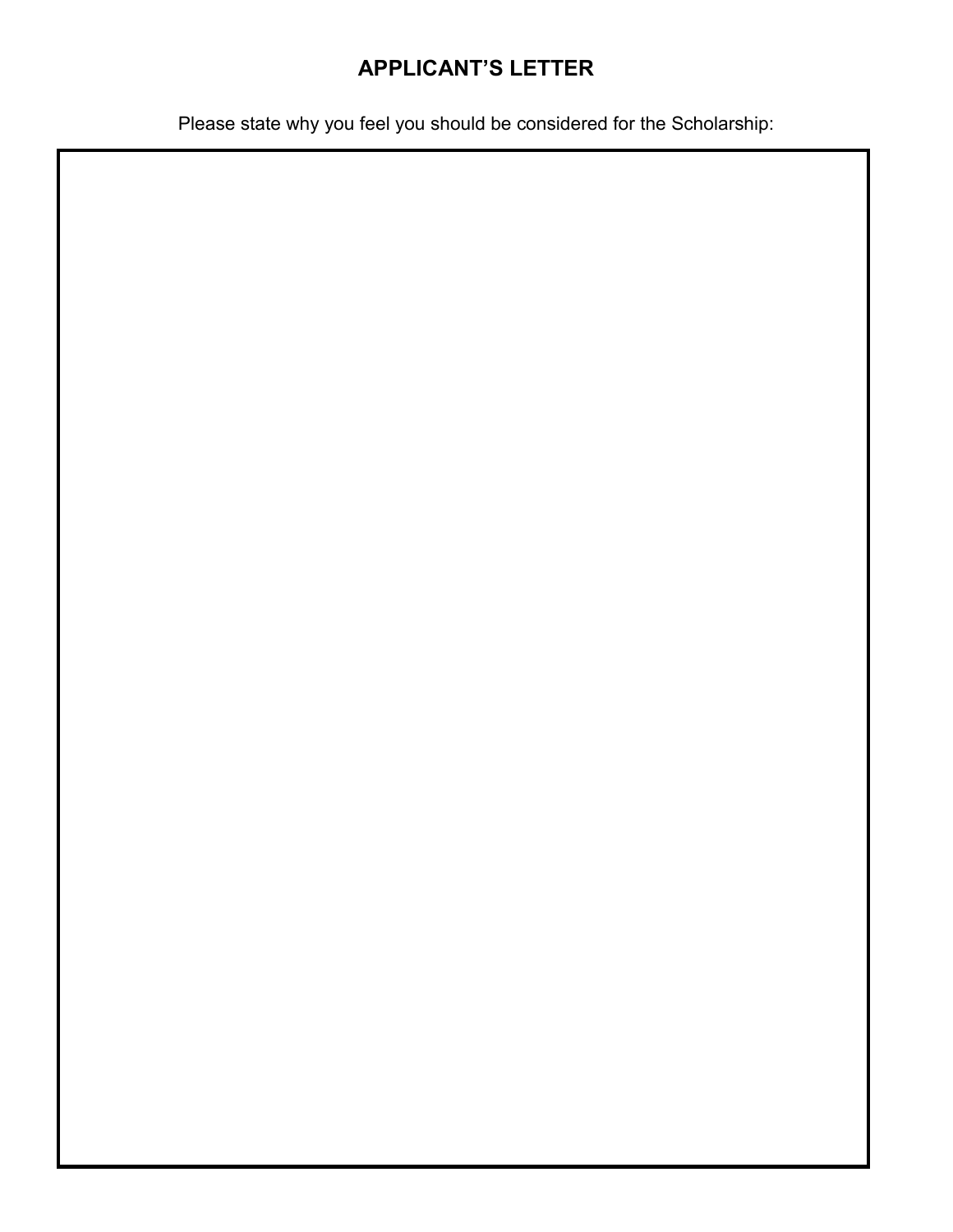# **APPLICANT'S EXTRACURRICULAR ACTIVITIES IN SCHOOL OR COMMUNITY**

Please list your extracurricular activities in your school or community:

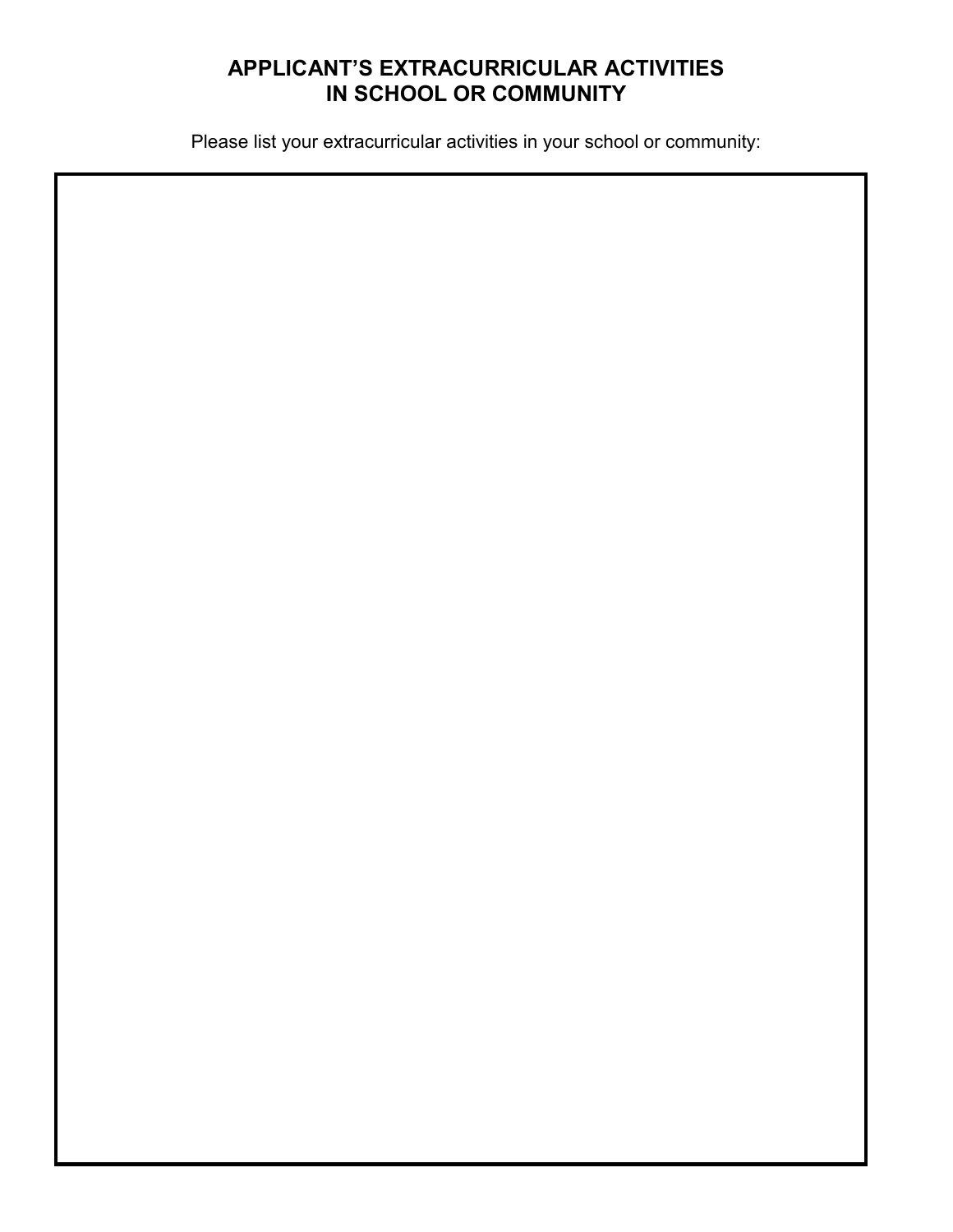# **APPLICANT'S ACADEMIC HONORS, AWARDS, AND ACHIEVEMENTS**

Please list any academic honors, awards, or achievements you have received: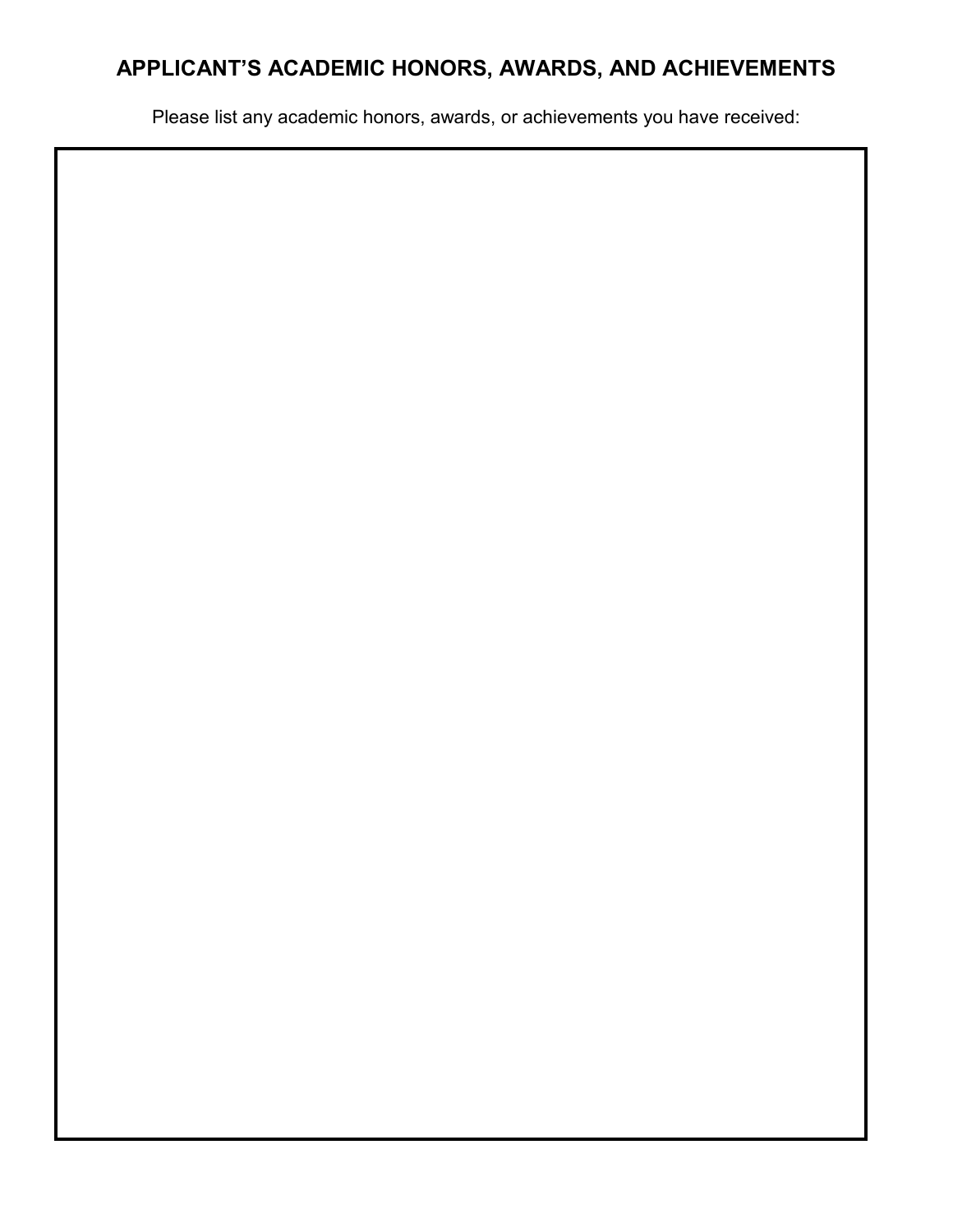# **APPLICANT'S VOLUNTEERISM, LEADERSHIP, AND WORK HISTORY**

Please list your participation in Volunteerism and Leadership, and your Work History: